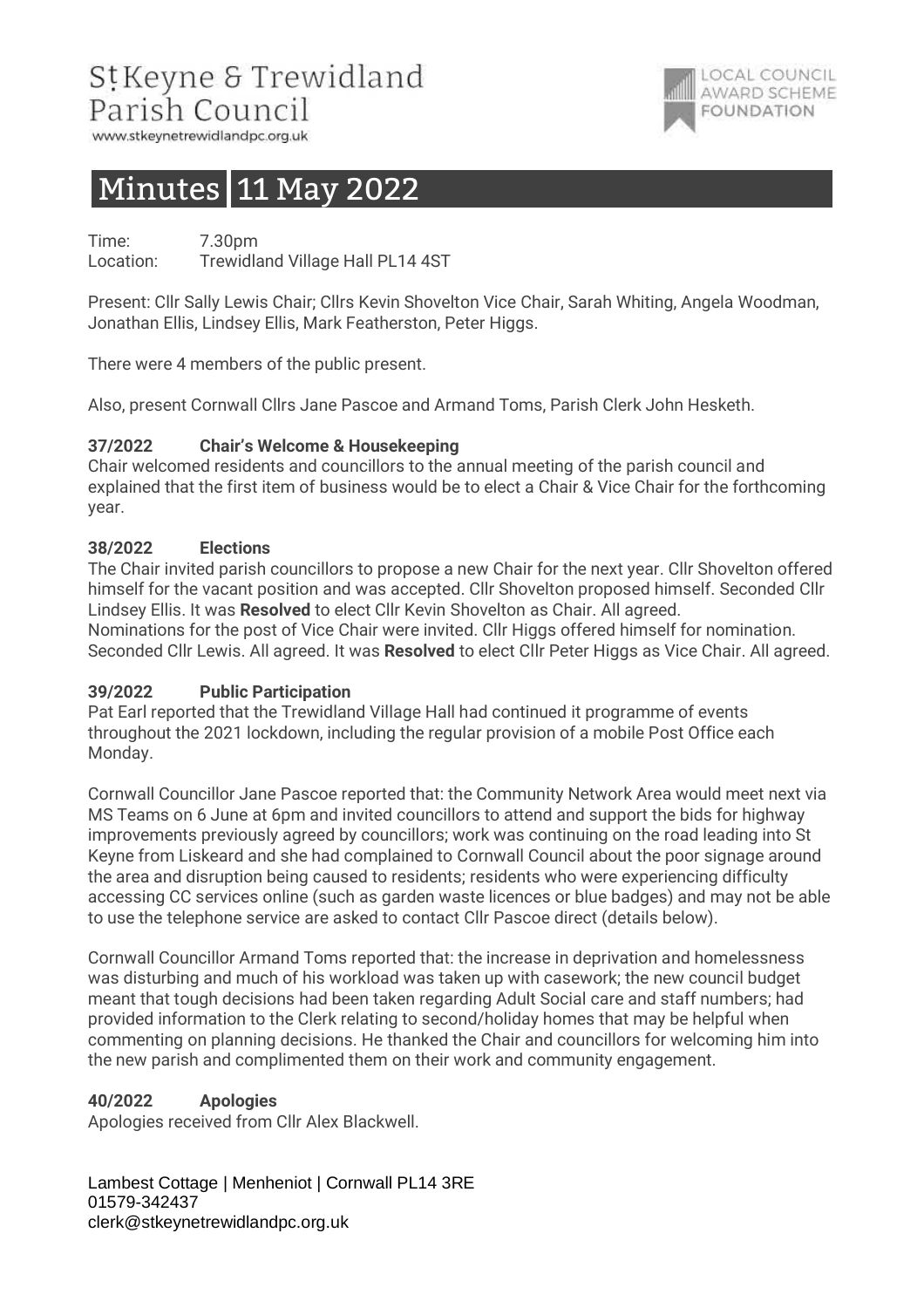# 41/2022 Declarations of interest

None declared and no dispensations requested.

# 42/2022 Minutes of meeting

Noted that apologies had been received from Cllr Blackwell for the previous meeting, and minutes amended. It was **Resolved** to approve the minutes of the meeting held on 13 April 2022. Proposed Cllr Higgs. Seconded Cllr Whiting. All agreed.

# 43/2022 Matters arising

## A Letter to Horningtops resident

Cllr Lewis has been in touch with the resident to discuss the problems of poor line-of-sight in the approach to the junction at Horningtops from Trewidland village. The owner of the house has agreed that he would allow some trimming of hedges and shrubs to improve visibility for road users on the B3252. Councillors agreed to make a site visit to assess the situation and report back to the June meeting with proposals. Concerns also raised about parking on the Trewidland approach (left hand side) which obscured visibility for drivers at the junction.

Action: Cllrs Woodman and Jonathan Ellis will visit the site. Clerk to add item to June agenda and follow up parking with CC Highways..

# 44/2022 Planning

A To agree the parish council's response to Cornwall Council consultations on new planning applications received before the agenda was finalised.

Ref: PA22/03287

Proposal: Prior notification to create access track to farm building which is now cut off.

Location: Lowertown Farm Trewidland Liskeard Cornwall PL14 4ST

For information only – the planning officer has determined that prior approval from planning officers was not required.

B Any applications received by Cornwall Council by the time of the meeting. Information only. None received.

C Planning applications decided by Cornwall Council.

No decisions made.

# 45/2022 Finance

It was Resolved to approve the schedule and agree payment. Proposed Cllr Lewis. Seconded Cllr Higgs. All agreed. Cllr Whiting will authorise online payments.

| Date                          | Payee                   | <b>Description</b>        | Pay        |   | £          |
|-------------------------------|-------------------------|---------------------------|------------|---|------------|
| 16/05/2022                    | <b>RoSPA</b>            | Annual safety examination | <b>OLB</b> | £ | 84.00      |
| 16/05/2022                    | WesternWeb Ltd          | Cloud email accounts      | <b>OLB</b> | £ | 72.00      |
| 26/05/2022                    | John Hesketh            | Salary                    | <b>OLB</b> | £ | 269.50     |
| 26/05/2022                    | <b>HMRC</b>             | <b>PAYE</b>               | <b>OLB</b> | £ | 67.20      |
| Total                         |                         |                           |            | £ | 492.70     |
| <b>Bank Receipts Schedule</b> |                         |                           |            |   |            |
| Date                          | Payer                   | <b>Description</b>        |            |   | £          |
| 11/04/2022                    | <b>Cornwall Council</b> | Precept & CTS             |            |   | 6367.74    |
| 30/04/2022                    | <b>Cornwall Council</b> | Interest                  |            |   | 18.98      |
| All bank receipts this period |                         |                           |            |   | £ 6,386.72 |

## A Direct Bank Payment & Receipts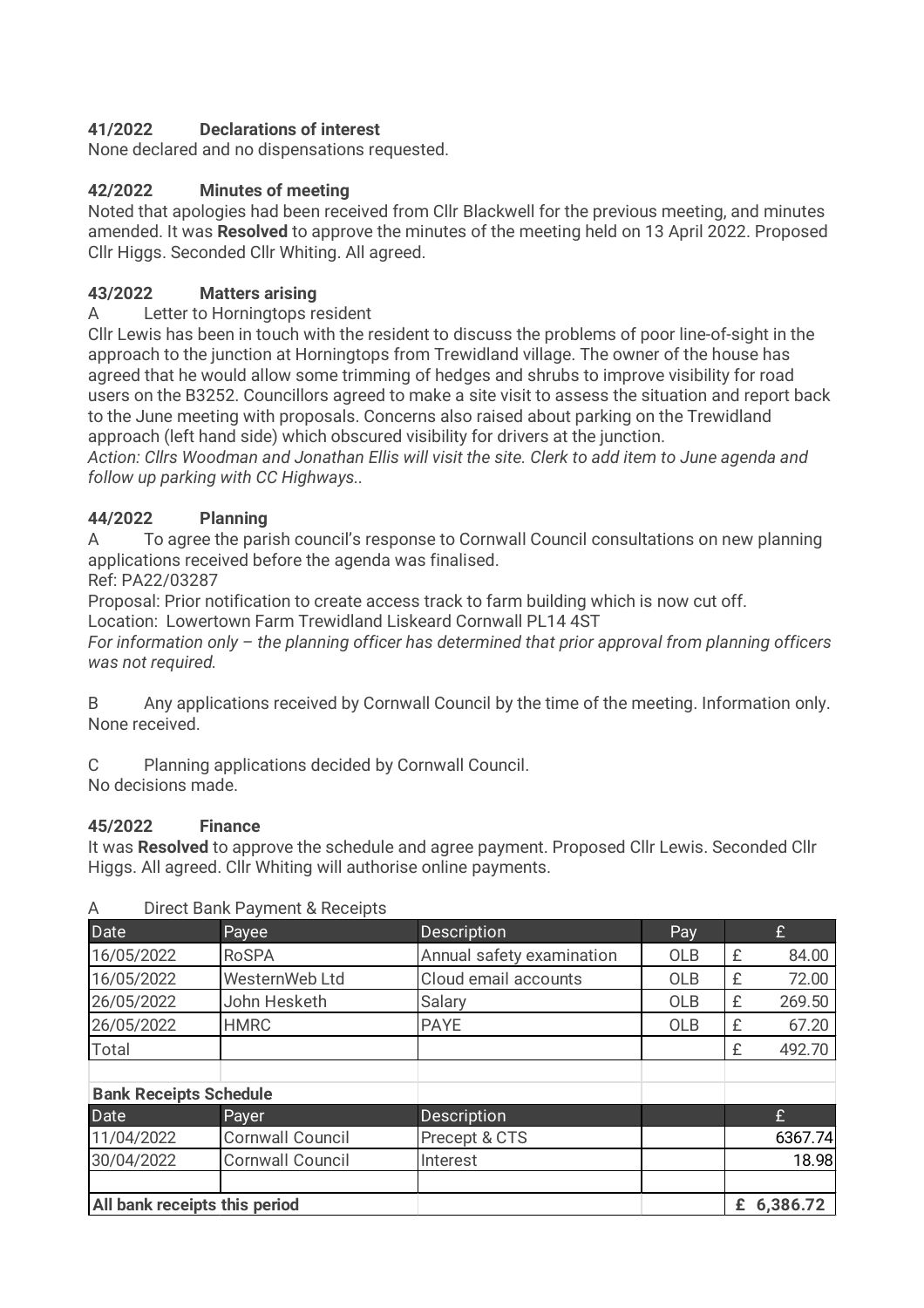B Bank Reconciliation.

At the close of business on 30 April 2022, the parish council held £52,707.47 in its accounts.

C Outturn Q4 (Jan-Apr 2022) End of Year Councillors noted and accepted the report.

# 46/20221 Chair's Report

A Defibrillator for Trewidland Village Hall

Cllr Lewis reported that the recent training held in St Keyne had been well attended and everyone found the session helpful. Clerk reported that the defibrillator had been ordered from South West Ambulance Trust and that once the invoice had been received and paid, delivery and installation could proceed.

Action: Clerk to expedite invoice presentation and identify electrician to install.

B Localism Act 2011 – General Power of Competence

It was Resolved that St Keyne & Trewidland Parish Council retains its General Power of Competence as defined by the Localism Act 2011 s1(1) and s8 and defined further in statutory instrument Parish Councils (General Power of Competence) (Prescribed Conditions) Order 2012. Proposed Cllr Lindsey Ellis. Seconded Cllr Lewis. All agreed.

C Councillors will be asked to approve an exemption from the limited assurance review, accept the Council's audit for the year ending 31 March 2021 and receive a commentary from the auditor.

It was Resolved to approve an exemption from the limited assurance review. Proposed Cllr Woodman. Seconded Cllr Jonathan Ellis. All agreed.

## Section 1 The Annual Governance Statement

It was Resolved to accept the Annual Governance Statement as presented to the meeting. Proposed Cllr Whiting. Seconded Cllr Lindsey Ellis. All agreed.

Section 2 The Accounting Statement

It was Resolved to accept the Accounting Statement. Proposed Cllr Higgs. Seconded Cllr Featherston. All agreed.

Action: Clerk to inform PKF Littlejohn and publish audit notice.

## 47/2022 Councillors' Reports

A Cllr Alex Blackwell

Maintenance and RoSPA report: reported carried forward pending Cllr Blackwell's return.

## B Cllr Kevin Shovelton

Lawn Cemetery: one tender had been received at the time of writing. Deadline for receipt of all tenders is 20 May. Clerk will present his report for decision at June 2022 meeting.

Paths & Stiles: has met with Cllr Lindsey Ellis to discuss the creating of a circular pathway through the parish and a request from a farmer who wishes to move a stile on his property. Action: Clerk to obtain guidance on stiles from Cornwall Council

Emergency Plan: has met with Cllrs Higgs and Lewis to review plan after Storm Eunice. Have discussed options for managing in the event of extended power and water losses.

## 48/2022 Date of next meeting

A 8 June 2022, 7.30pm St Keyne Village Hall

#### 49/2022 End of meeting